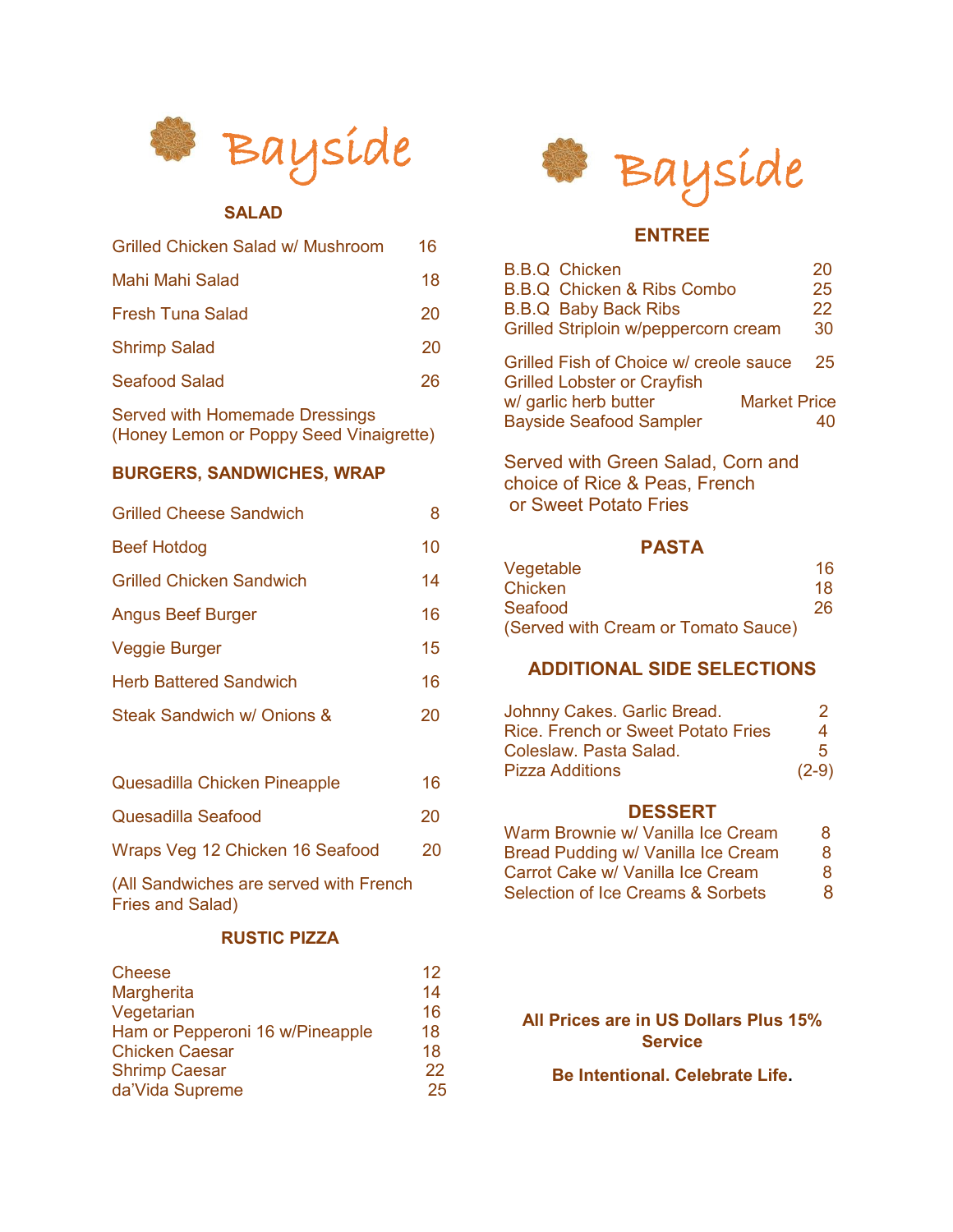

## **NON-ALCOHOL BEVERAGES**

Coke, Diet Coke, Sprite, Ginger Ale, Tonic Water, Club Soda, Ginger Beer, Ting, Lemonade, Ice Tea, Apple Juice, Pineapple Juice, Orange Juice, Cranberry Juice, Tomato Juice.

**Water**: Small Perrier, San Pellegrino, Acqua Panna, Aloha, Nestle.

**Virgin Blended Drinks:** Colada, Daiquiri, Smoothie, Etc. (Mango, Strawberry, Banana, Guava, Peach, Passion Fruit) Vanilla & Chocolate Milk Shake

**Beer:** Heineken, Corona, Carib, Coors Light, Amstel Light, Red Stripe, Presidente, Guinness, Elephant.

**Rum:** Captain Morgan, Malibu, Mount Gay, Myers's, Appleton Estate.

**Vodka:** Grey Goose, Titos, Absolut, **Smirnoff** 

**Tequila:** Patrón Silver, Jose Cuervo.

**Gin:** Bombay Sapphire, Tanqueray, Beefeater, Gordon's.

**Whisky:** Maker's Mark, Wild Turkey, Jack Daniel's, Southern Comfort, Canadian Club, Crown Royal, Dewar's White Label, Johnnie Walker Black Label, Macallan 12y.

**Liqueur:** Disaronno Amaretto, Kahlúa, Drambuie, Grand Marnier, Baileys, Ponche Kuba, Chambord.

**Other Liquor:** Campari, Pernod, Ricard, Hennessy VS.

**Coffee & Tea:** Regular Coffee, Decaffeinated Coffee, Regular Espresso, Decaffeinated Espresso, Selection of teas.



## **COCKTAILS**

**Blue Ocean:** Malibu Coconut Rum, Blue Curacao, Apricot Brandy, OJ & Pineapple Juice

**Anguilla Sunshine:** Malibu, Peach Schnapps, OJ & Pineapple Juice

**Minty Fresh:** Fresh Mint, Passion Fruit, Bacardi Rum, Club Soda

**Head Twister Vodka:** Midori, Pineapple Juice, Banana Liquor, Lime Juice

**Split Personality:** Tequilla, Amaretto, O.J., Blue Curacao

**Bayside Girl:** Coconut Rum, Midori, Pineapple Rum, Pineapple Juice

**Coco Delight:** Light Rum, Coconut Rum, Bacardi, Milk, Coco Lopez, Nutmeg

**Bayside Vibe Vodka:** O.J., Pineapple Juice, Grenadine, Grapefruit Juice

**Perfect Cocktail:** Flavored Rums, Cranberry, Passion Fruit Juice

**Mango Fizz:** Mango, Absolut Mango, Sprite

**Frozen Drinks:** Mojito, Margarita, Mudslide, Colada, Daiquiri.

#### **US\$ 10.00**

**Island Tini:** Patron Silver, Coconut Rum, Mango Rum, Lime Juice, Sugar Syrup, Squeeze of Lemon, Mint Leaves

**Tropical Tini:** Patron Silver, Passionfruit Mix, Lime Juice

#### **US\$ 12.00**

**All Prices are in US Dollars Plus 15% Service Charge. Be Intentional. Celebrate Life.**